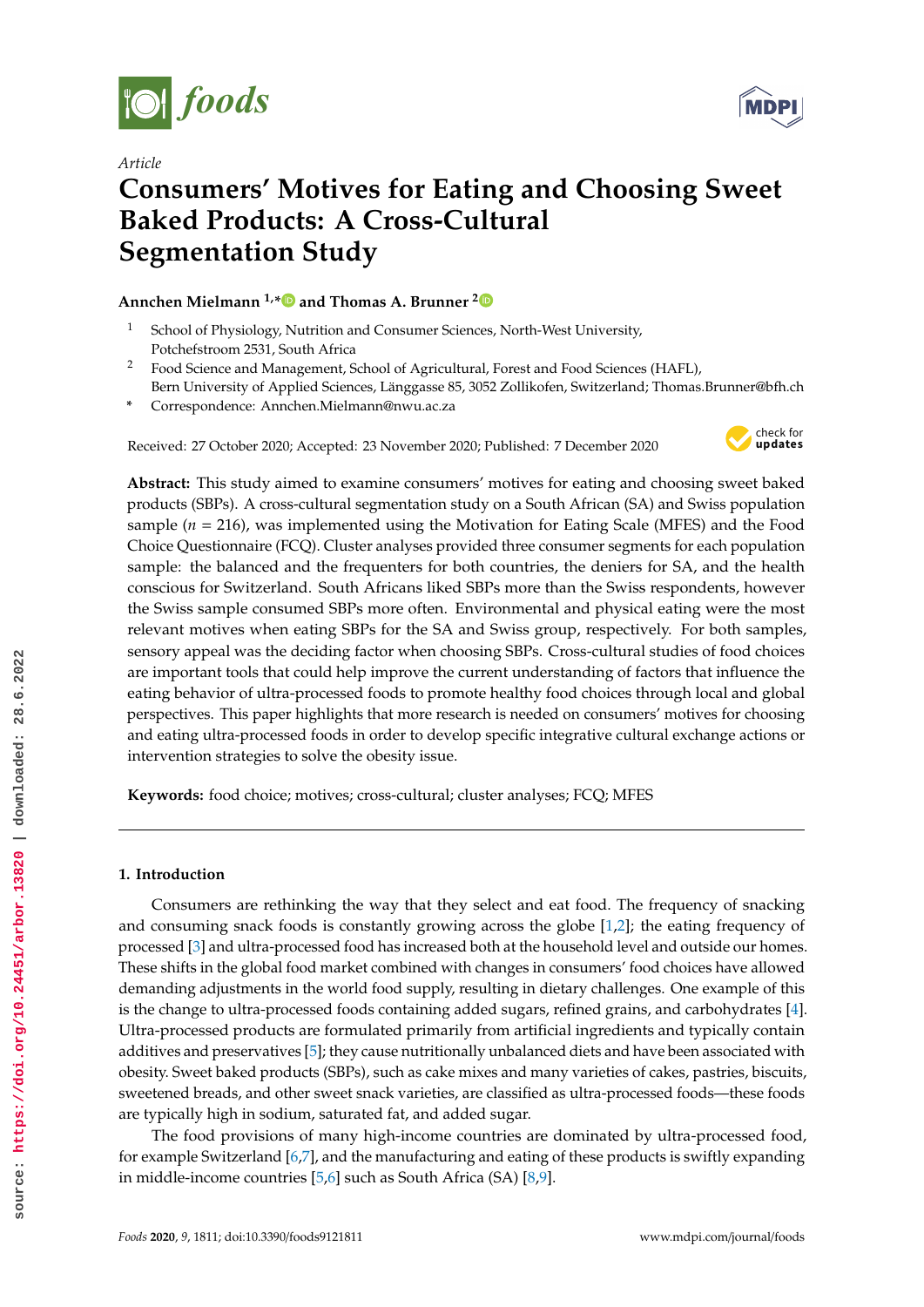The term food choice motives refers to peoples' motives for selecting or eating food [10]. Gaining insight into food choice motives is beneficial for promoting campaigns, innovations, strategies, and interventions related to food intake [11], as unhealthy food choices are among the leading risk factors for the development of obesity [12]. Researchers [13] have suggested the term cross-cultural interpretation for the interpretation of food choice motives—this means that there are discrepancies in norms and values between people, and cultural perception is best demonstrated through the study of consumers' food choices. Within food choice motives, culture-specific differences can be applied by means of interventions to modify consumers' food behavior across different cultures and populations, consuming healthier foods and cultivating wellbeing [14].

Researchers [15] have assessed the application of the (FCQ) [16] across cultures and identified only two food choice studies performed in Africa, of which one was bound to a student-based sample in SA [17] and the other was the validation of the FCQ in Cape Verde [18]. Therefore, based on the previous recommendations of cross-cultural research on food choice motives [19,20], this is a cross-cultural segmentation study on food motives comparing a European first-world country and an emerging African country. Considering the two countries' distinctive food choice culture, we predict that we will find differences. This cross-cultural study will help to not only improve the understanding of consumers' motives for their choices of SBPs but will also help to identify specific segments of the population that should be prioritized in order to change consumers' motives for choosing and eating healthier foods.

The aim of this paper was to examine consumers' motives for eating and choosing SBPs by conducting a cross-cultural segmentation study on a South African and Swiss population sample, implementing the Motivation for Eating Scale (MFES) [21] and the Food Choice Questionnaire (FCQ) [16].

#### **2. Materials and Methods**

#### *2.1. Sampling and Data Collection*

A non-probability purposive sampling method allowed access to the constricted population in this study. A total of 216 adult consumers (77 men and 139 women) from South Africa and Switzerland participated in the study. The SA sample consisted of 106 respondents (26 males and 80 females) from the Gauteng Province, and the Swiss sample comprised of 110 respondents (51 males and 59 females) from the German-speaking region of Switzerland.

For data collection, the respondents first received a link to an electronic screening questionnaire. Consumers who were mainly responsible for purchasing and preparing food were requested to complete the questionnaire. The screening questionnaire confirmed whether the respondents were: (1) a citizen of the specific country, (2) older than 18 years, and (3) consumers of SBPs. The respondents who qualified for the study then received a link to the main electronic questionnaire. The survey was administered using QuestionPro (v20.4, Seattle, DC, USA). In both countries, data collection occurred from December 2017 to February 2018.

All the respondents were required to give informed consent and participation in this study was completely voluntary. The respondents were reassured of their confidentiality and the privacy of the information that they supplied. The Scientific Committee of School of Agricultural, Forest, and Food Sciences, Bern University of Applied Sciences, approved the study (2016.08).

#### *2.2. Questionnaire*

All the questions were translated from English to German and checked by a native German speaker. A qualified language translator back-translated the questionnaire to English. The translators and authors of the paper discussed the differences between the original wording and the back-translation of the items until there was agreement that the German and English versions had the same meaning.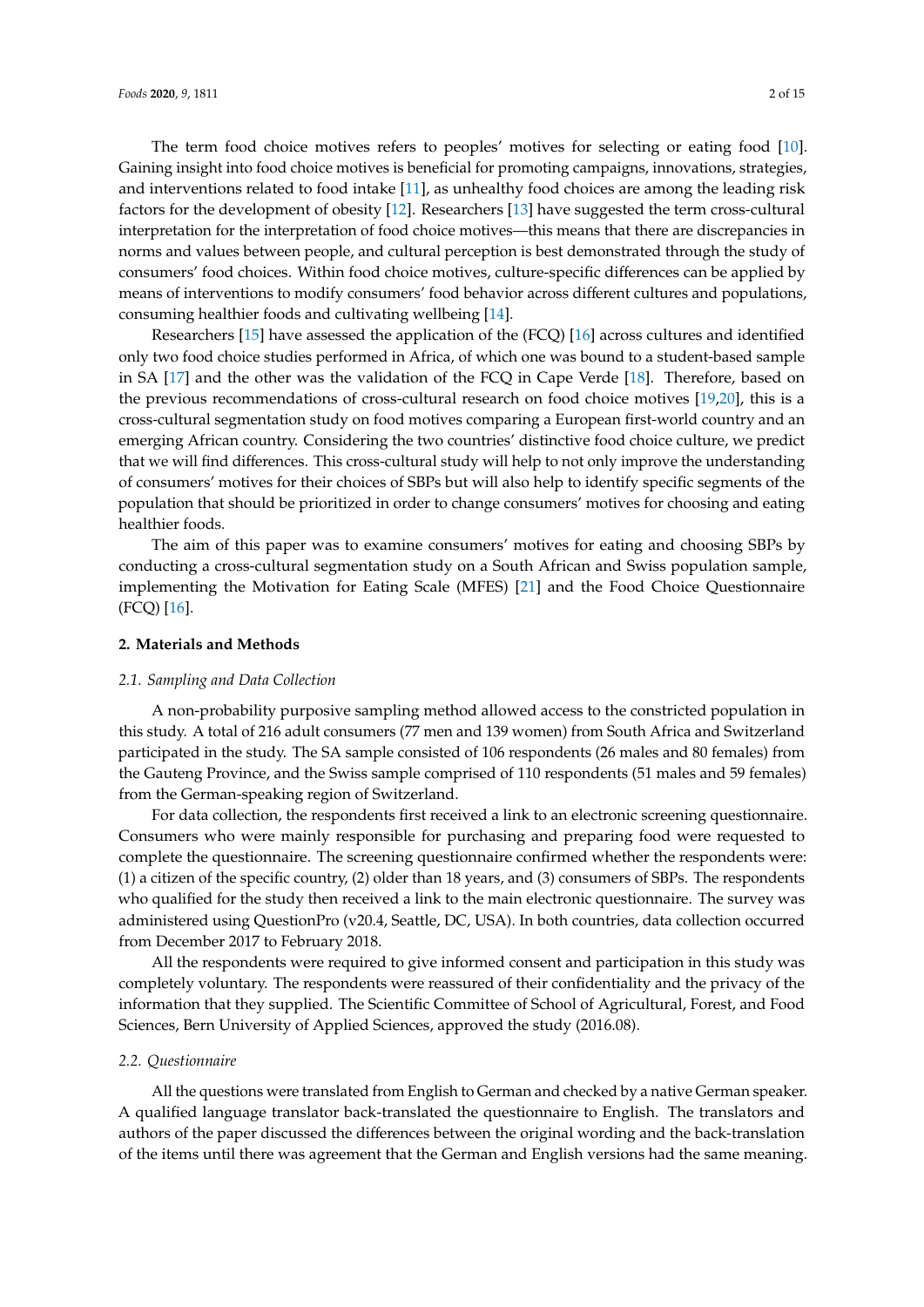The questionnaire consisted of four sections. A summary of the scale and items of sections one to three of the questionnaire is presented in Table 1.

| Items                                                                                                                                                                                                                                                                                                                                                                                                                                                                                                       | Cronbach's<br>Alpha | Reference           |
|-------------------------------------------------------------------------------------------------------------------------------------------------------------------------------------------------------------------------------------------------------------------------------------------------------------------------------------------------------------------------------------------------------------------------------------------------------------------------------------------------------------|---------------------|---------------------|
| Section 1                                                                                                                                                                                                                                                                                                                                                                                                                                                                                                   |                     |                     |
| Liking for sweet baked products                                                                                                                                                                                                                                                                                                                                                                                                                                                                             | 0.815               | new                 |
| Cookies/Biscuits; Large cake/Cupcakes;<br>Muffins; Snack bars; Pancakes/Waffles/<br>Flapjacks; Doughnuts; Brownies; Traditional                                                                                                                                                                                                                                                                                                                                                                             |                     |                     |
| Frequency of sweet baked products consumption                                                                                                                                                                                                                                                                                                                                                                                                                                                               | 0.726               | new                 |
| Cookies/Biscuits; Large cake/Cupcakes;<br>Muffins; Snack bars; Pancakes/Waffles/<br>Flapjacks; Doughnuts; Brownies; Traditional                                                                                                                                                                                                                                                                                                                                                                             |                     |                     |
| Awareness of sugar intake                                                                                                                                                                                                                                                                                                                                                                                                                                                                                   | 0.816               | Boggiano (2016)     |
| Do you think the consumption of sugar is unhealthy?<br>Do you think the intake of sugar causes obesity?<br>Do you think the intake of sugar causes diabetes?<br>I am more concerned about the ingredients in sweet<br>baked products than I was 3 years ago $^{\Delta}$<br>I pay more attention to the amount of sugar added<br>in a sweet baked product than I did 3 years ago $^{\Delta}$<br>I am concerned about the amount of sugar in sweet<br>baked products $\Delta$<br>I care about my sugar intake |                     |                     |
| Section 2                                                                                                                                                                                                                                                                                                                                                                                                                                                                                                   |                     |                     |
| Motives for eating SBPS<br>Physical eating                                                                                                                                                                                                                                                                                                                                                                                                                                                                  | 0.734               | Hawks et al. (2003) |
| Need physical energy<br>Feel physical hunger pains<br>Am physically hungry and food sounds good<br>Am weak/lightheaded because I haven't eaten<br>Have forgotten to eat and am starved                                                                                                                                                                                                                                                                                                                      |                     |                     |
| Emotional eating                                                                                                                                                                                                                                                                                                                                                                                                                                                                                            | 0.850               |                     |
| Get bored<br>Want to cheer up<br>Feel irritable because I haven't eaten<br>Want to treat myself<br>Feel it is connected to a memory of happiness <sup>+</sup><br>Once started to eat, it's hard to stop <sup>+</sup><br>Overconsume when under stress<br>Reward myself after a challenging task-I feel I<br>"deserve" it <sup>+</sup>                                                                                                                                                                       |                     |                     |
| Environmental eating                                                                                                                                                                                                                                                                                                                                                                                                                                                                                        | 0.728               |                     |
| Realise it's mealtime, so I automatically eat<br>Have tempting food in front of me<br>Am busy preparing food<br>See something good at a checkout stand<br>See an advertisement of the product $\Delta$                                                                                                                                                                                                                                                                                                      |                     |                     |

**Table 1.** Items used for cluster analysis, including internal consistency analysis.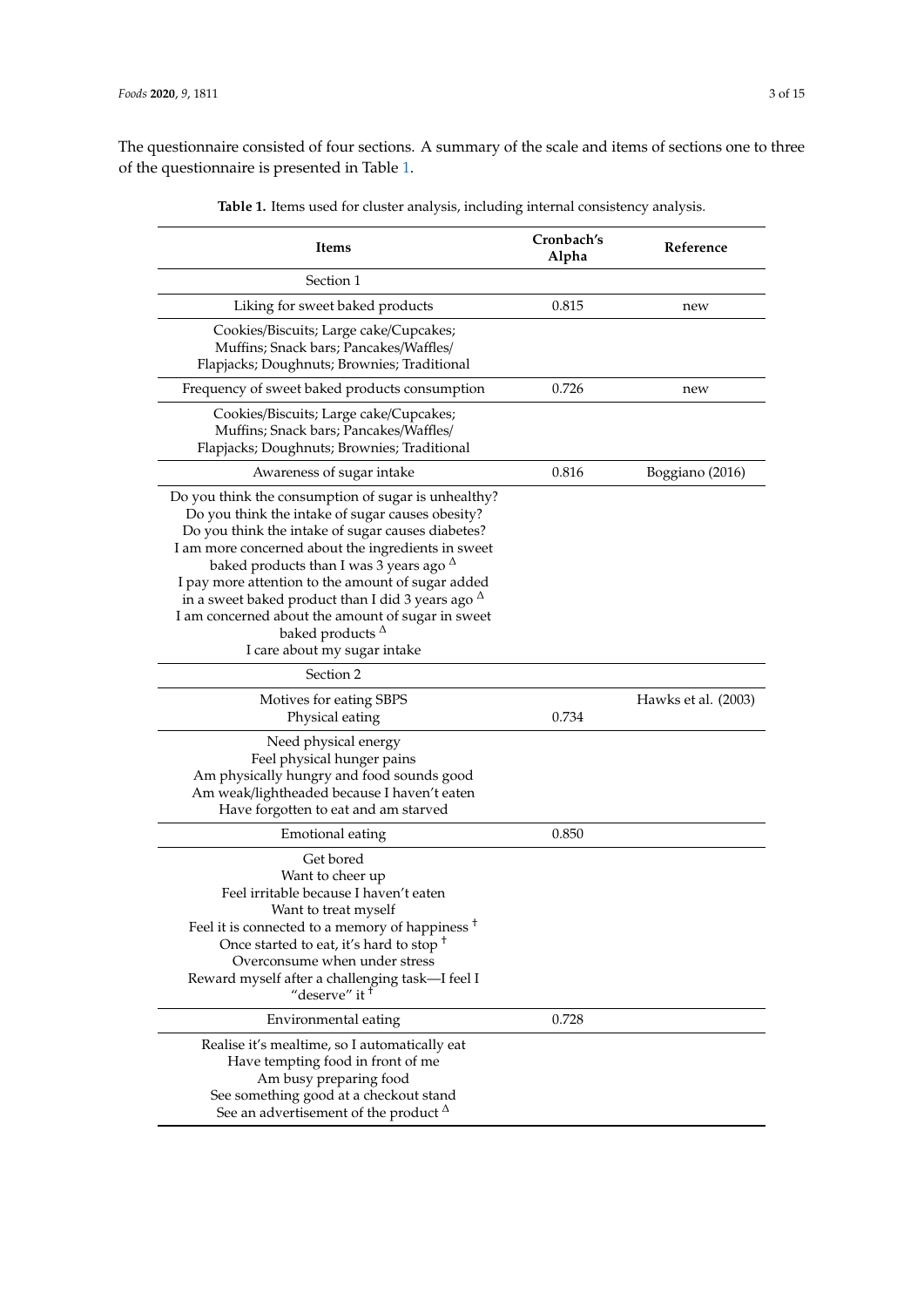| <b>Items</b>                                                                                                                        | Cronbach's<br>Alpha | Reference             |  |  |
|-------------------------------------------------------------------------------------------------------------------------------------|---------------------|-----------------------|--|--|
| Section 3                                                                                                                           |                     |                       |  |  |
| Motives for choosing SBPS<br>Health                                                                                                 | 0.762               | Steptoe et al. (1995) |  |  |
| Is nutritious<br>Contains a lot of vitamins and minerals/<br>Is high in sugar $^{\Delta}$<br>Keeps me healthy                       |                     |                       |  |  |
| Mood                                                                                                                                | 0.909               |                       |  |  |
| Cheers me up<br>Helps me cope with stress<br>Keeps me awake/alert<br>Helps me relax<br>Makes me feel good<br>Help me cope with life |                     |                       |  |  |
| Convenience                                                                                                                         | 0.856               |                       |  |  |
| Is easily available in shops and supermarkets<br>Takes no time to prepare/<br>Can be bought in shops close to where I live or work  |                     |                       |  |  |
| Sensory appeal                                                                                                                      | 0.719               |                       |  |  |
| Tastes good<br>Smells nice<br>Has a pleasant texture<br>Looks nice                                                                  |                     |                       |  |  |
| Natural content                                                                                                                     | 0.817               |                       |  |  |
| Contains no additives<br>Contains natural ingredients<br>Contains no artificial ingredients                                         |                     |                       |  |  |
| Price                                                                                                                               | 0.858               |                       |  |  |
| Is not expensive<br>Is good value for money<br>Is cheap                                                                             |                     |                       |  |  |
| Weight control                                                                                                                      | 0.805               |                       |  |  |
| Is low in calories<br>Is low in fat<br>Helps me control my weight                                                                   |                     |                       |  |  |

**Table 1.** *Cont.*

 $^{\Delta}$  Items rephrased,  $^{\dagger}$  Items inspired from observations made by the cited source.

The first section included three questions to determine consumers' (1) liking of SBPs by means of a 4-point Likert-type scale (1 = not at all; 2 = to a small extent; 3 = to some extent; 4 = very much); (2) frequency of SBP consumption using a 5-point Likert-type scale  $(1 = never; 2 = once a year/rarely;$  $3 =$  monthly;  $4 =$  weekly;  $5 =$  daily); (3) awareness of sugar intake by means of a 5-point Likert- type scale (1 = not at all; 2 = to a small extent; 3 = to some extent; 4 = to a great extent; 5 = I don't know) [22].

In the second section, the Motivation for Eating Scale (MFES) was employed to measure consumers' main motives for consuming SBPs by means of a 5-point Likert-type scale  $(1 = never, 2 = almost never, ...)$  $3 =$  sometimes;  $4 =$  often;  $5 =$  always) [21,23,24]. The respondents were asked to complete the phrase: "The situations or conditions that most often exist when I eat sweet baked products are when I..."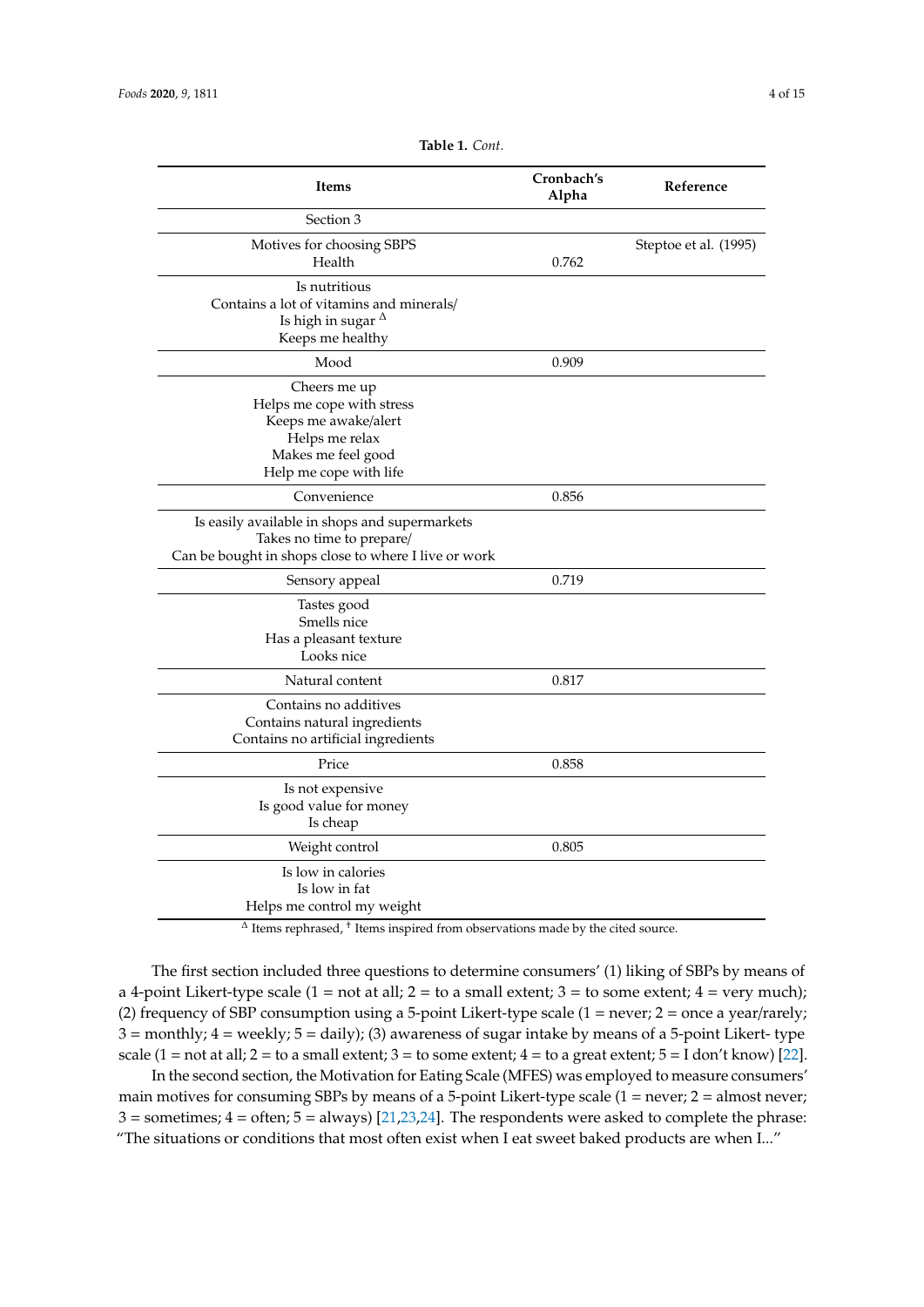This questionnaire was comprised of four eating subscales: environmental, social, physical, and emotional [21]. For this study, only questions from subscales in the MFES relating to food choice were used; these were the initiation of the eating and the how people decide what to eat subscales.

In the third section, the respondents' food choices were determined with the Food Choice Questionnaire (FCQ) [16] using 5-point Likert-type statements (1 = never; 2 = almost never; 3 = sometimes; 4 = often; 5 = always). The respondents were asked to complete the phrase: "I choose sweet baked products because it . . . " This FCQ aimed to determine the respondents' food choices motives: mood, health, sensory appeal, convenience, price, weight control, and natural content [16]. The FCQ are context-dependent but the findings indicate variation in the food choice motives when the study acquires samples from various cultures [25]. Therefore, it will be relevant to determine consumers' food choice motives for the two cultural groups because of this variation.

The fourth section of the questionnaire, presented in Table 2, included demographic questions, including gender, age, level of education, home language, marital status, monthly household income, occupation, and place of residence. Respondents had the option not to disclose their monthly income.

#### *2.3. Data Analysis*

Cronbach's alpha coefficient was used to test the internal consistency of the constructs: (1) liking for SBPs; (2) frequency of SBP consumption; (3) awareness of sugar intake; (4) motives for eating (physical, emotional, and environmental); (5) food choice motives. Satisfactory findings were presented for all the scales (Cronbach's alpha 0.72–0.91) (Table 1).

The means (of all the scales) were calculated and used for a hierarchical cluster analysis. Ward's method was applied using the squared Euclidean distance for each country separately. The use of an agglomeration schedule and calculating the percentage of change in the clustering coefficients were applied and evaluated for results between two and eight clusters. The largest percentage increases occurred when the five into four clusters and three into two clusters were combined; therefore, the fiveand three-cluster results were subjected to general linear model (GLM) analyses followed by contrast analyses. Robust tests (Brown–Forsythe and Welch) were applied due to the unequal cluster sizes and heteroscedasticity. Using contrast analyses, the results indicated that each cluster emerged significantly for the three-cluster solution for the SA and Swiss sample (Table 3). Therefore, the three-cluster solution was chosen for further analyses. GLM analyses, such as robust tests (Brown–Forsythe and Welch), were applied to determine the significance of the demographic variables (Table 2), the respondents' liking and frequency of consumption of SBPs (Table 3); consumers' motives for eating and choosing SBPs (Table 4); and the BMI score, frequency of exercise, and sleep per week (see Appendix A Table A1 for results) between the three clusters. Statistical analyses were performed with IBM SPSS Statistics 24.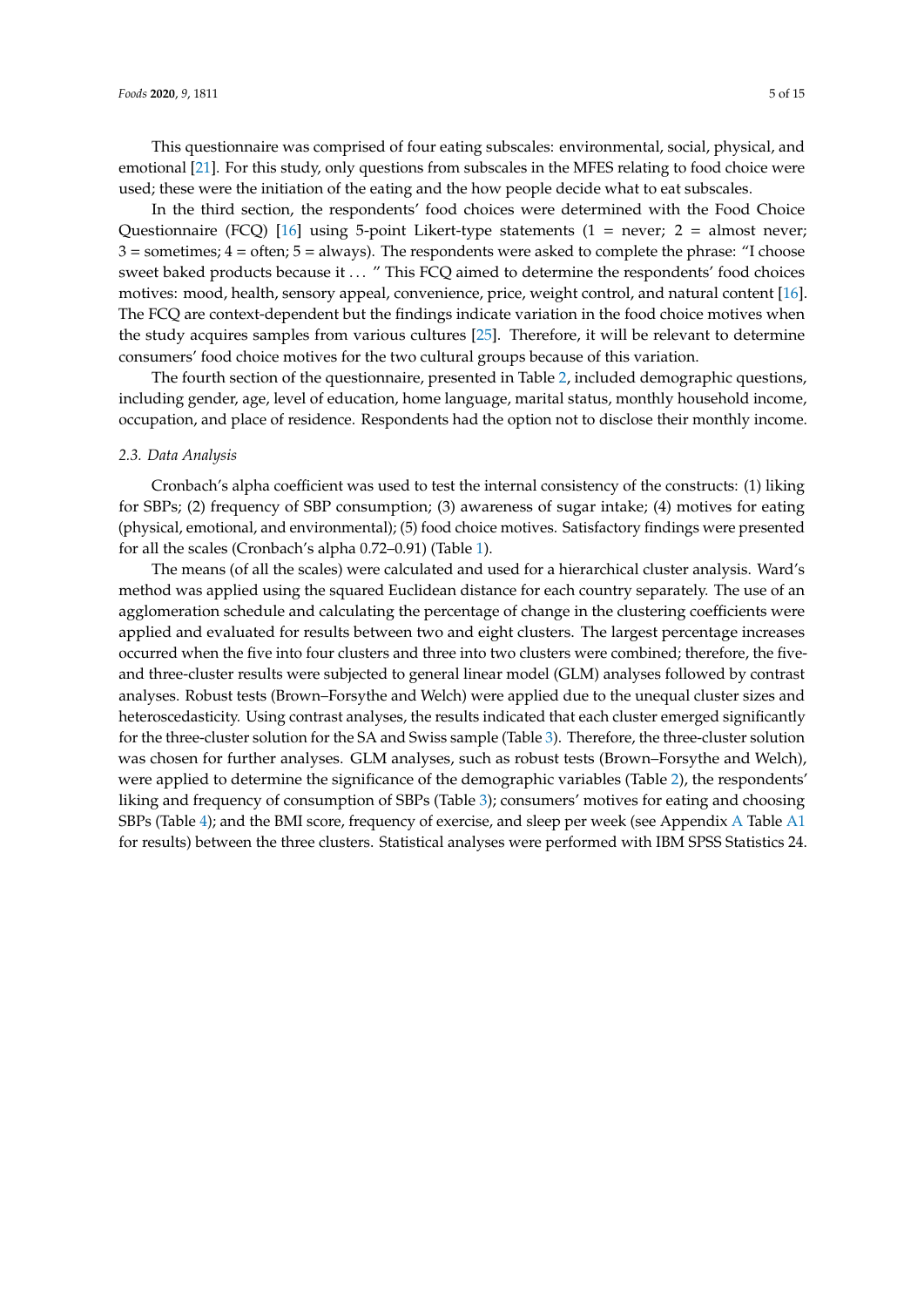|                                                                                                                                         | Balanced<br>43.4%<br>$n = 46$                    | SA:<br>Deniers<br>21.7%<br>$n = 23$            | Frequenters<br>34.9%<br>$n = 37$                 | Overall Sample<br>100.0%<br>$n=106$              | <b>Balanced</b><br>31.8%<br>$n = 35$     | Swiss:<br><b>Health-Conscious</b><br>30.0%<br>$n = 33$ | Frequenters<br>38.2%<br>$n = 42$         | <b>Overall Sample</b><br>100%<br>$n=110$   |
|-----------------------------------------------------------------------------------------------------------------------------------------|--------------------------------------------------|------------------------------------------------|--------------------------------------------------|--------------------------------------------------|------------------------------------------|--------------------------------------------------------|------------------------------------------|--------------------------------------------|
| Gender***                                                                                                                               |                                                  |                                                |                                                  |                                                  |                                          |                                                        |                                          |                                            |
| Male<br>Female<br>Average age ***                                                                                                       | 28.2%<br>71.8%<br>40.5                           | 8.7%<br>89.2%<br>40.0                          | 34.5%<br>65.5%<br>40.1                           | 24.5%<br>75.5%<br>40.3                           | 43.2%<br>56.8%<br>58.3                   | 45.8%<br>54.2%<br>52.8                                 | 50.3%<br>49.7%<br>52.8                   | 46.4%<br>53.6%<br>54.5                     |
| Education level SA <sup>*</sup>                                                                                                         |                                                  |                                                |                                                  |                                                  |                                          |                                                        |                                          |                                            |
| Grade 12<br>Certificate/Diploma<br>Degree<br>Post-graduate degree                                                                       | 23.9%<br>52.2%<br>9.6%<br>14.1%                  | 21.7%<br>32.6%<br>20.4%<br>25%                 | 21.6%<br>48.2%<br>6.8%<br>23.2%                  | 22.4%<br>44.3%<br>12.3%<br>20.8%                 |                                          |                                                        |                                          |                                            |
| Education level Swiss*                                                                                                                  |                                                  |                                                |                                                  |                                                  |                                          |                                                        |                                          |                                            |
| Baccalaureate school or below<br>Professional education<br>University of applied sciences<br>University/federal institute of technology |                                                  |                                                |                                                  |                                                  | 31.4%<br>$20.0\%$<br>22.9%<br>25.7%      | 48.5%<br>24.2%<br>24.2%<br>3.0%                        | 45.2%<br>21.4%<br>16.7%<br>16.7%         | 41.8%<br>21.8%<br>20.9%<br>15.5%           |
| Monthly income SA*                                                                                                                      |                                                  |                                                |                                                  |                                                  |                                          |                                                        |                                          |                                            |
| Less than R4000<br>R4000-R8000<br>R8001-R20,000<br>R20,001-R50,000<br>More than R50,0001<br>Disclosure preference                       | 4.3%<br>2.2%<br>32.6%<br>26.1%<br>19.6%<br>15.2% | 4.3%<br>8.7%<br>26.1%<br>43.5%<br>8.7%<br>8.7% | 2.7%<br>5.4%<br>27.0%<br>29.7%<br>21.6%<br>13.5% | 3.8%<br>5.4%<br>28.6%<br>33.1%<br>14.45<br>12.5% |                                          |                                                        |                                          |                                            |
| Monthly income Swiss*                                                                                                                   |                                                  |                                                |                                                  |                                                  |                                          |                                                        |                                          |                                            |
| CHF 6001-7500<br>CHF 7501-9000<br>CHF 9001-10,500<br>Disclosure preference                                                              | More than CHF 10,500                             |                                                |                                                  |                                                  | 2.9%<br>11.4%<br>11.4%<br>22.9%<br>22.9% | 12.1%<br>24.2%<br>6.1%<br>15.2%<br>30.3%               | 16.7%<br>7.1%<br>11.9%<br>23.8%<br>19.0% | 10.9%<br>13.6%<br>$10\%$<br>20.9%<br>23.6% |
| Marital status **                                                                                                                       |                                                  |                                                |                                                  |                                                  |                                          |                                                        |                                          |                                            |
| Single/widow/widower/divorced<br>Married/living with A partner<br>Occupational status ***                                               | 47.3%<br>52.7%                                   | 32.0%<br>68.0%                                 | 36.7%<br>63.3%                                   | 38.7%<br>61.3%                                   | 14.6%<br>85.4%                           | 18.5%<br>81.5%                                         | 24.1%<br>75.9%                           | 19.1%<br>80.9%                             |
|                                                                                                                                         |                                                  |                                                |                                                  |                                                  |                                          |                                                        |                                          |                                            |
| Working<br>Not working/on pension                                                                                                       | 98.8%<br>1.2%                                    | 92.3%<br>7.7%                                  | 91.8%<br>8.2%                                    | 94.3%<br>5.7%                                    | 19.4%<br>80.6%                           | 35.8%<br>64.2%                                         | 37.5%<br>62.5%                           | 30.9%<br>69.1%                             |

**Table 2.** Demographic features by clusters of the SA and Swiss sample.

Note.  $* p < 0.05; ** p < 0.01; ** p < 0.001.$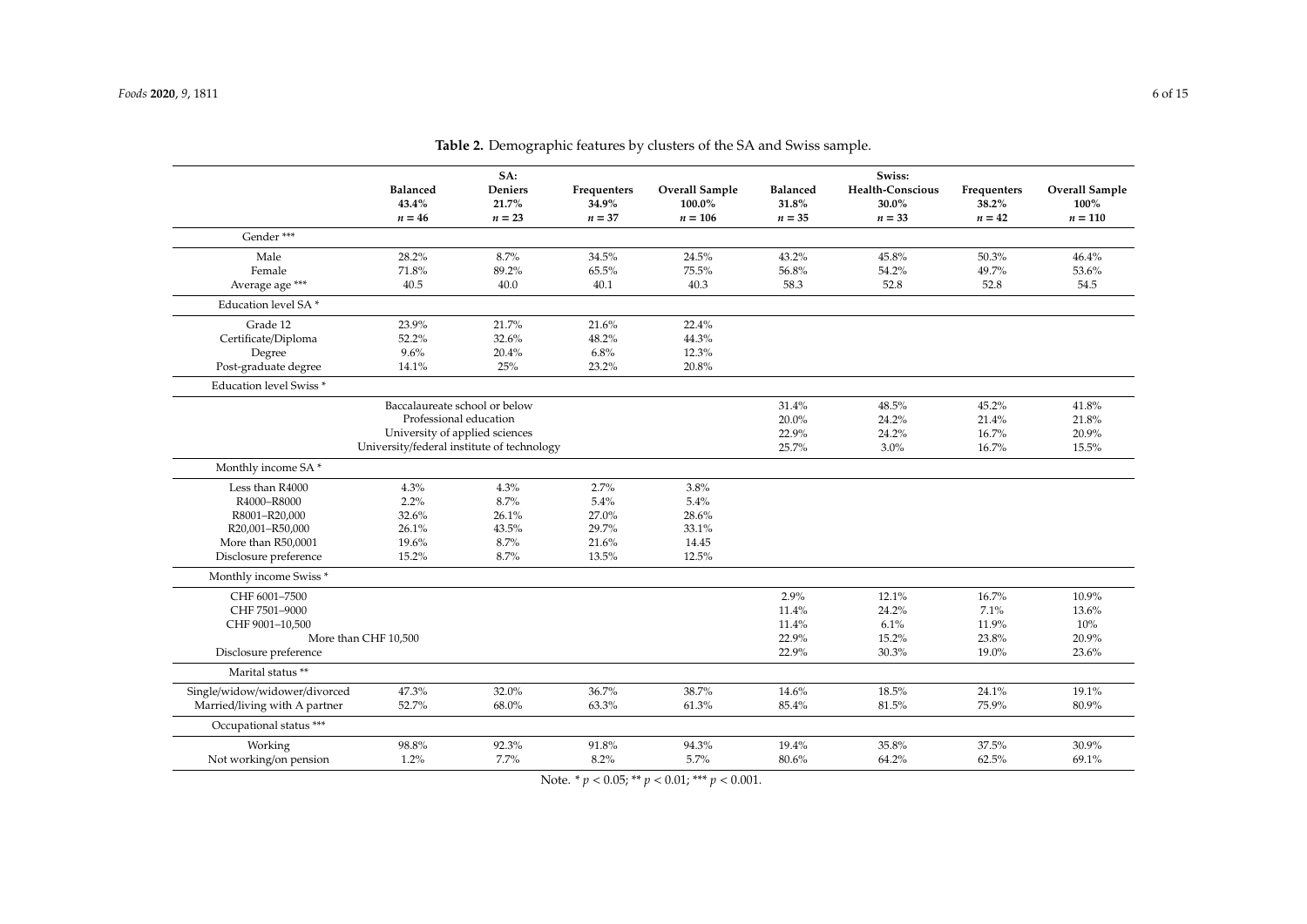|                                                           | SA:                      |                  |                             | Swiss:            |                                          |          |  |
|-----------------------------------------------------------|--------------------------|------------------|-----------------------------|-------------------|------------------------------------------|----------|--|
|                                                           | <b>Balanced</b><br>43.4% | Deniers<br>21.7% | <b>Frequenters</b><br>34.9% | Balanced<br>31.8% | Health-Conscious Frequenters<br>$30.0\%$ | $38.2\%$ |  |
|                                                           |                          |                  |                             |                   |                                          |          |  |
| Liking of sweet baked products ***,1                      | 3.51                     | 3.75             | 3.45                        | 3.24              | 3.03                                     | 2.95     |  |
| Frequency of sweet baked products consumption **, $1; *2$ | 3.04                     | 3.05             | 3.16                        | 3.17              | 3.40                                     | 3.54     |  |
| Awareness of sugar intake **,1                            | 2.45                     | 2.54             | 2.51                        | 2.51              | 2.54                                     | 2.42     |  |

**Table 3.** Mean scores on the clustering scales and contrast analysis results by clusters of consumers' liking and frequency of consumption of SBPs.

Note.  $*\bar{p}$  < 0.05; \*\*  $p$  < 0.01; \*\*\*  $p$  < 0.001. <sup>1</sup> SA. <sup>2</sup> Swiss. Mean scores on Likert scales: Liking—1 = not at all; 2 = to a small extent; 3 = to some extent; 4 = very much. Frequency—1 = never;  $2 =$  once a year/rarely;  $3 =$  monthly;  $4 =$  weekly;  $5 =$  daily. Awareness—1 = not at all;  $2 =$  to a small extent;  $3 =$  to some extent;  $4 =$  to a great extent;  $5 =$  I don't know.

**Table 4.** Mean scores on the clustering scales and contrast analysis results by clusters of consumers' motives for eating and choosing SBPs.

|                                         |                          | SA:                     |                      | Swiss:                   |                                  |                      |  |
|-----------------------------------------|--------------------------|-------------------------|----------------------|--------------------------|----------------------------------|----------------------|--|
|                                         | <b>Balanced</b><br>43.4% | <b>Deniers</b><br>21.7% | Frequenters<br>34.9% | <b>Balanced</b><br>31.8% | <b>Health-Conscious</b><br>30.0% | Frequenters<br>38.2% |  |
| Motives for eating                      |                          |                         |                      |                          |                                  |                      |  |
| Physical eating                         | 2.97                     | 2.42                    | 2.88                 | 2.65                     | 2.35                             | 2.23                 |  |
| Emotional eating ***,1; **,2            | 3.06                     | 2.30                    | 2.71                 | 2.53                     | 1.79                             | 1.88                 |  |
| Environmental eating $*$ , <sup>2</sup> | 2.92                     | 2.69                    | 2.76                 | 2.35                     | 2.01                             | 1.73                 |  |
| Motives for choice                      |                          |                         |                      |                          |                                  |                      |  |
| Health ***,1; **,2                      | 1.73                     | 2.39                    | 2.80                 | 1.74                     | 1.68                             | 1.33                 |  |
| Mood ***, $1,2$                         | 2.78                     | 2.50                    | 2.51                 | 2.50                     | 1.75                             | 1.58                 |  |
| Convenience ***,2                       | 3.54                     | 3.36                    | 3.34                 | 2.76                     | 2.40                             | 1.77                 |  |
| Sensory appeal **,1,2                   | 3.79                     | 3.63                    | 3.44                 | 3.51                     | 3.35                             | 2.71                 |  |
| Natural content ***,1,2                 | 1.49                     | 2.51                    | 2.70                 | 1.67                     | 2.34                             | 1.51                 |  |
| Price **,1; ***,2                       | 2.75                     | 3.24                    | 3.27                 | 2.48                     | 2.72                             | 1.44                 |  |
| Weight control ***,1                    | 1.38                     | 1.89                    | 2.61                 | 1.41                     | 1.66                             | 1.13                 |  |

Note.  $* p < 0.05$ ;  $** p < 0.01$ ;  $*** p < 0.001$ . <sup>1</sup> SA. <sup>2</sup> Swiss. Mean scores on a five-point Likert scale, 1 = never; 2 = almost never; 3 = sometimes; 4 = often; 5 = always.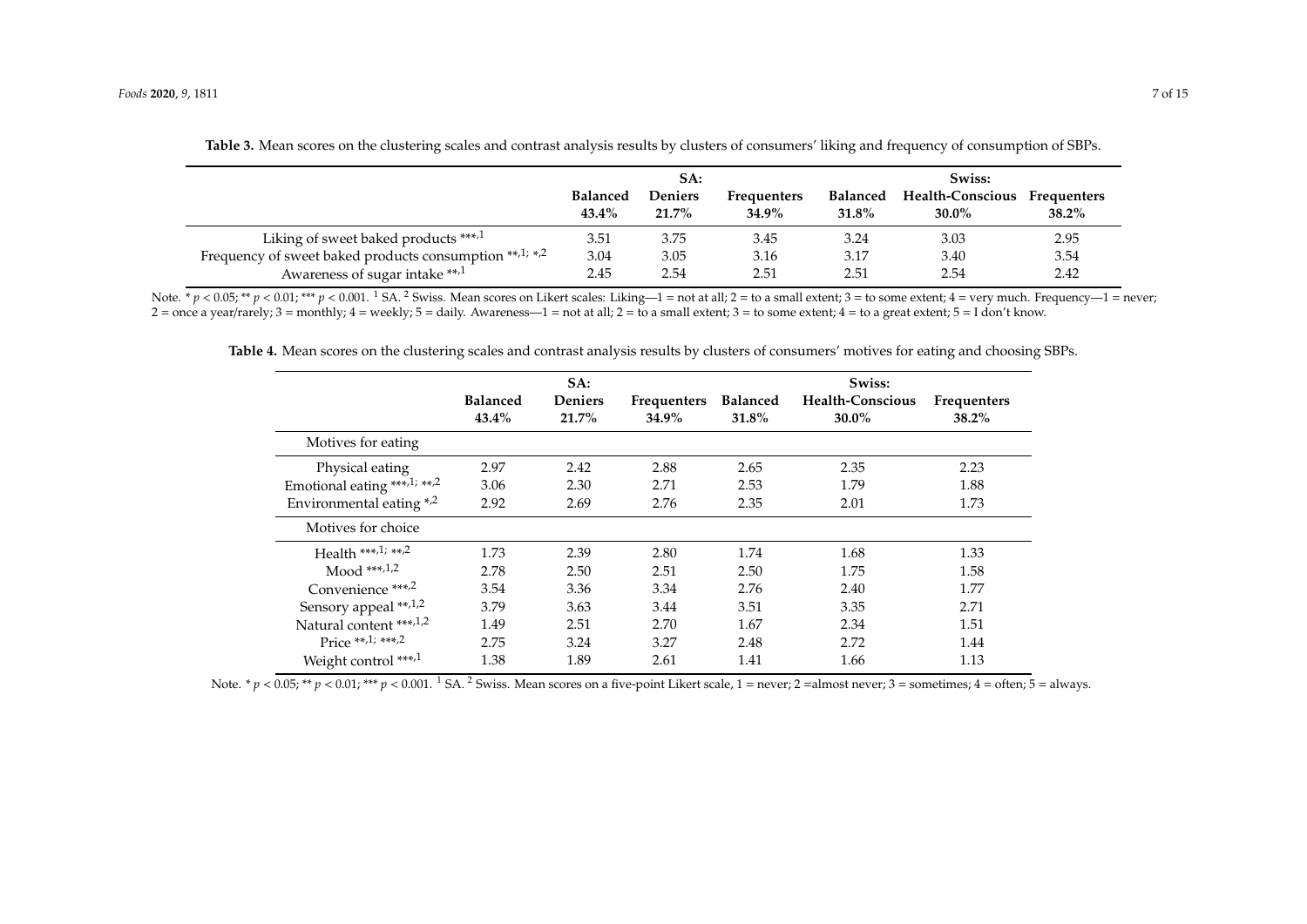### **3. Results and Discussion**

#### *3.1. Description of the Sample*

The South African respondents' average age was 40.3 years; 24.1% were under 35 years of age and 81.9% were above the age of 35 years (Table 2). The Swiss respondents' average age was 54.5 years; 25% were under 35 years of age and 85% were above the age of 35 years. The majority of the sample consisted of women living with a partner. The majority of the SA sample (94.3%) was employed, while most of the Swiss respondents (69.1%) were not employed or were on pension. For the disclosure preference for the SA (12.5%) and Swiss respondents' (23.6%) monthly household income, a difference of more than 10% was evident. A description of the demographic results of the samples is presented in Table 2.

#### *3.2. Description of the Clusters*

The cluster analyses provided three segments with definite attitudes towards SBPs for SA (*n* = 106) and Switzerland (*n* = 110), respectively. The first segment, comprising 43.4% and 31.8% of the sample, respectively, of the SA and Swiss respondents, was described as the balanced; the second segment, 34.9% and 38.2% of the sample, respectively, for the SA and Swiss groups, was called the frequenters. A third segment was present for both groups; this segment was termed the deniers for the SA group (21.7%) and the health conscious for the Switzerland (30%) group. Respondents' liking for and frequency of consumption of SBPs and their awareness of sugar intake are provided in Table 3. Table 4 indicates the respondents' motives for choosing to eat SBPs.

The findings show that there are significant differences within the SA and Switzerland clusters. For the South African population, significant differences are present for the affinity for SBPs, weight control (with respect to motives for choosing) and their awareness of their sugar intake. For the Swiss group, significant differences are noticeable for environmental eating (with respect to their motives for eating) and convenience (with respect to their motives for choosing). For both population groups, significant differences are visible for frequency of SBP consumption, emotional eating (with respect to motives for eating) and their motives for choosing: natural content, price, mood, sensory appeal and health. When comparing the two population samples, South Africans liked SBPs more than the Swiss participants, however the Swiss respondents consumed SBPs more often. The results from the study population for both countries suggest that consumers were at least somewhat aware of their intake of sugar in their diets. A brief description of each segment is provided.

## 3.2.1. SA: The Balanced (43.4%)

The balanced group had the highest average age and the largest share of single and employed respondents of all the SA Segments. Although their awareness of sugar intake was low, they tended to eat SBPs less frequently. For these respondents, emotional eating and sensory appeal were the most relevant motives when eating and choosing SBPs.

#### 3.2.2. Swiss: The Balanced (31.8%)

This segment had the highest average age and the largest share of females of all the Swiss segments. These consumers were highly educated and most of them no longer worked. They indicated the greatest liking for SBPs but consumed them the least frequently. The balanced consumers regarded physical eating and sensory appeal as important motives for eating and choosing SBPs.

#### 3.2.3. SA: The Frequenters (34.9%)

Of all SA segments, the frequenters were the ones who ate SBPs the most often. This segment was mainly comprised of women; however, it also contained the largest group of male consumers earning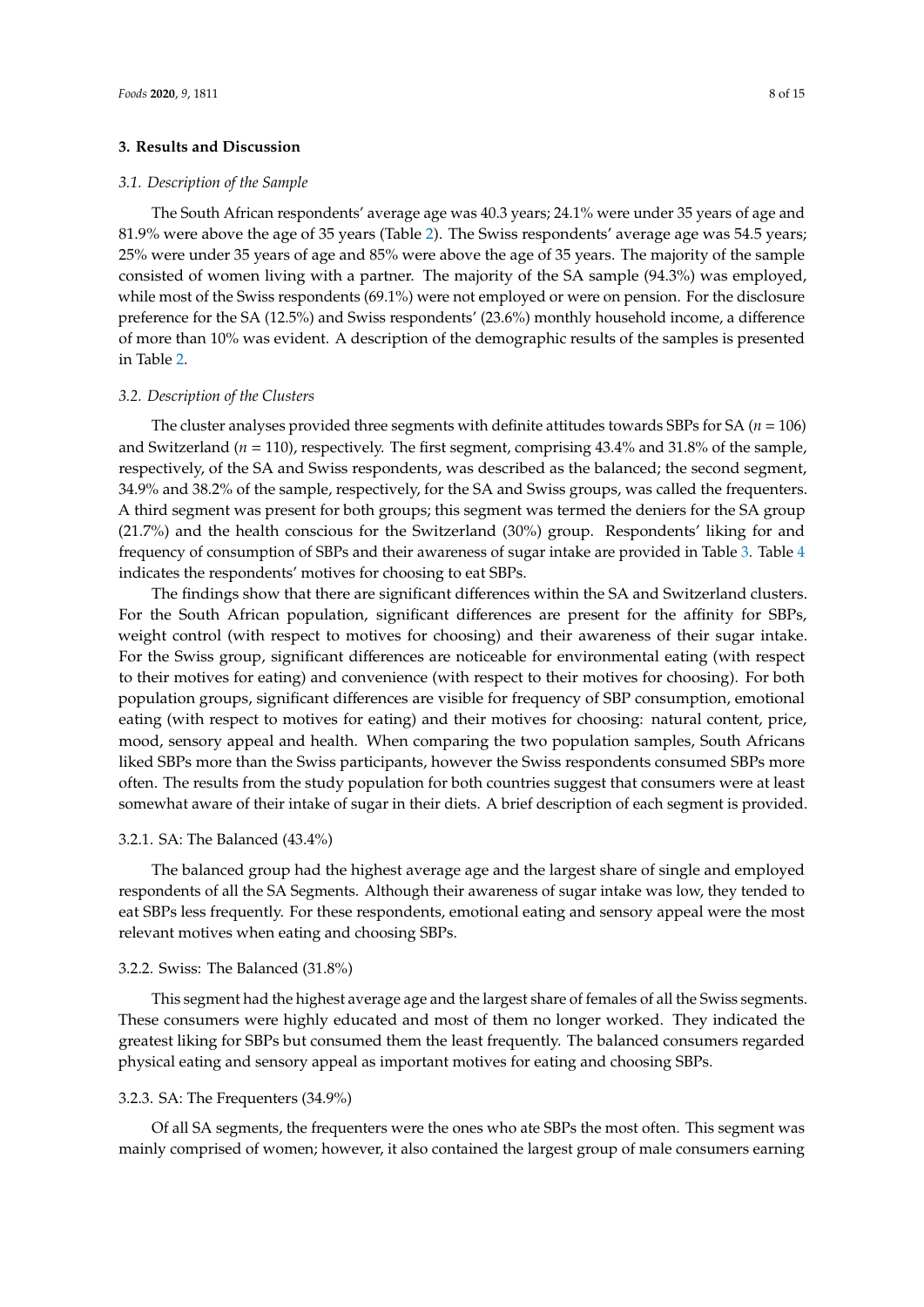a very high income and living with a partner. This groups' motives for eating and choosing SBPs were influenced by physical eating and the food products' sensory characteristics.

#### 3.2.4. Swiss: The Frequenters (38.2%)

This segment had the highest percentage of males of all the Swiss segments. The frequenters from Switzerland ate SBPs the most frequently. Of all Swiss segments, it was the segment with the highest percentage of employed people, the highest income, and the highest percentage of singles. The frequenters regarded physical eating and sensory appeal as important motives for choosing and eating SBPs.

#### 3.2.5. SA: The Deniers (21.7%)

This segment had the lowest average age and the highest percentage of females of all the SA segments. These respondents were highly educated. This group indicated the greatest affinity for SBPs as well as the greatest awareness of the intake of sugar in their diet. The deniers' motives for eating were mainly influenced by environmental conditions, and sensory characteristics motivated them to choose SBPs.

### 3.2.6. Swiss: The Health-Conscious (30%)

The health-conscious consumers were well educated. Although this group indicated a high frequency of SBP consumption, they were very aware of their dietary sugar intake. For these respondents, physical eating and sensory appeal were distinct motives for eating and choosing SBPs, respectively.

#### *3.3. Motives for Eating SPBs: Environmental and Physical Eating*

Environmental and physical eating were the most relevant motives when eating SBPs for the SA and Swiss group, respectively. Individual motivations for consuming foods have been categorized into three groups [26]: environmental (eating activated by an object in direct surroundings, such as odours), emotional (eating due to boredom, or other emotional situations), or physical (eating due to internal cues, such as a rumbling stomach). Consumers' decisions or motives for eating SBPs may be influenced by the location of the eating environment, whether at home or out of the home (such as supermarkets, convenience stores, vending machines, takeaways, cafes, and restaurants), and environmental stimuli such as passing a fast food outlet or restaurant, advertising, preparing food, watching a movie, or standing in the checkout stand of a food retailer [27]. South African consumers living in rural and urban areas are growing less of their food and buying more—there is need for evidence to support the premise that consumers' environments can be controlled to influence healthier choices. Altering the food environment (so that consumers' food choices about what to consume default to healthier preferences) will be more beneficial to a population's health than education. In addition, research is needed to assess the local food environment amongst populations [28]. National data from the food environment are needed to maintain campaigns. Efforts to improve healthier food choices and decrease diabetes, obesity, and other non-communicable diseases will reach more success when backed by initiatives that want to create healthier food environments [29].

Physical eating usually occurs in reaction to a physical hunger cue, such as a rumbling stomach or any noticeable sign that the body requires food [30,31]. Even in the absence of a biological cue, people may eat because the food is available. For example, in the case of unnecessary snacking, a non-habitual snacker lacks a biological motivation for eating snack foods, therefore snacking without hunger will elevate the amount of energy consumed, which can result in consequent weight gain [32,33]. Using a qualitative multivariate analysis (QMA) map, researchers investigated the snacking behavior of adults towards food from Australia and China and found that sweet biscuits were ranked as likely to eat everyday [34]. A study determined how often Swiss respondents usually ate breakfast [35]. Skipping breakfast could be correlated with overconsumption later in the day, due to the feeling of intense hunger followed by the ingestion of sugar-dense and high-fat snack foods. It was found that females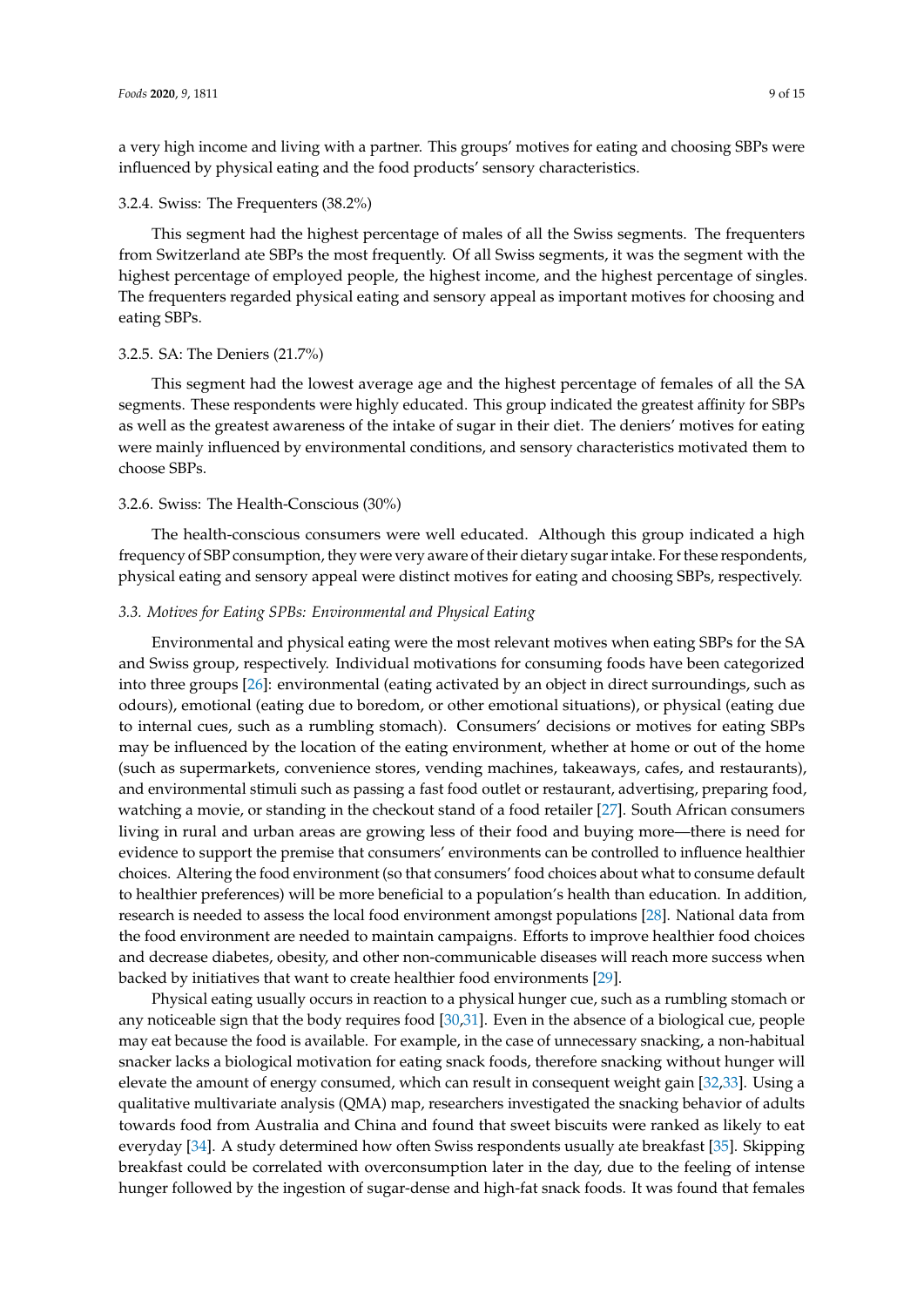with high-frequency snack consumption were more prone to skip breakfast and were less consciousness about their health when compared with females in the lowest snack frequency segment [36]. In addition, hunger also motivated food intake and seeking behavior [36]—it motivates purchases in a virtual environment and it increases the probability of selecting unhealthy or energy-dense food products. Therefore, hunger directly maximizes wanting for food or the incentive value, which in turn could evoke the consumption of unhealthy foods [37] such as SBPs. Researchers [38] examined the correlation between breakfast composition and abdominal obesity among regular breakfast eaters of Swiss respondents and found that consumers who eat breakfast regularly had less abdominal obesity if their daily breakfast was composed of yogurt, nuts/seeds, cereal flakes, and fruit. A meta-analysis confirmed that skipping breakfast is associated with overweight/obesity and skipping breakfast increases the risk of overweight/obesity [39]. Therefore, the implementation of interventions to prevent the skipping of meals is needed to encourage consumers to change their eating patterns and to promote the consumption of healthier foods to improve their health status.

#### *3.4. Motives for Choosing SBPs: Sensory*

For both samples, sensory appeal was the deciding factor when choosing SBPs, suggesting that the sensory features such as taste and smell were important to the respondents. In accordance with other studies, the results showed that European consumers rated sensory appeal highly [40,41]. A recent study found that taste was important for South Africans when choosing SBPs; for example, sweetness was a key marker of whether a treat was found to be satisfying and rewarding [42]. Energy-dense foods are highly likeable, because their sensory features will trigger the brain's reward areas [43] and their intake is often paired with positive effects by means of direct consumption while experiencing positive emotions and indirectly through the marketing of these foods [44]. A greater affinity for energy-dense foods is correlated with consuming these foods more often [45]. Therefore, more research is needed to identify and develop new techniques and strategies when measuring eating behavior associated with ultra-processed food consumption. These strategies should then be applied to the design of food products that will increase consumers' wellbeing. For example, a consumers' sensory experience will motivate their choice—they will experience low-sugar products with a different taste than regular sweet-tasting products [46]. Taste entails perceptions, beliefs, and identity—therefore, there is need to investigate it as a relational and cultural entity [47].

#### *3.5. Implications*

The cross-cultural similarities and differences as presented in this paper suggest the development of a specific integrative cultural exchange action or intervention plan to solve the obesity issue. Evidently, the deniers and frequenters segment from SA and the frequenter segment from Switzerland need to be targeted, as we speculate that these consumer segments will escalate, which will increase the level and prevalence of obesity in these countries; however, the results of this paper should rather be integrated in a holistic approach to promote better health and wellbeing for all consumers by managing overweight and obesity within the target populations. Consumers are poor at estimating objective risks; they overestimate their capacity for self-control and underestimate the health risks associated with the choices they make [48]. Thus, there is a need to conduct comprehensive research on the associations between consumers' environmental and physical motives for eating ultra-processed foods such as SBPs and their sensory appeal motives for choosing these foods to effectively address the high prevalence of overconsumption. Researchers and public health practitioners should delve intensively into methods such as nudging and conditioning as intervention strategies to change consumers' motives for choosing and eating ultra-processed foods. These interventions should support the availability and accessibility of healthy food and health promotional activities.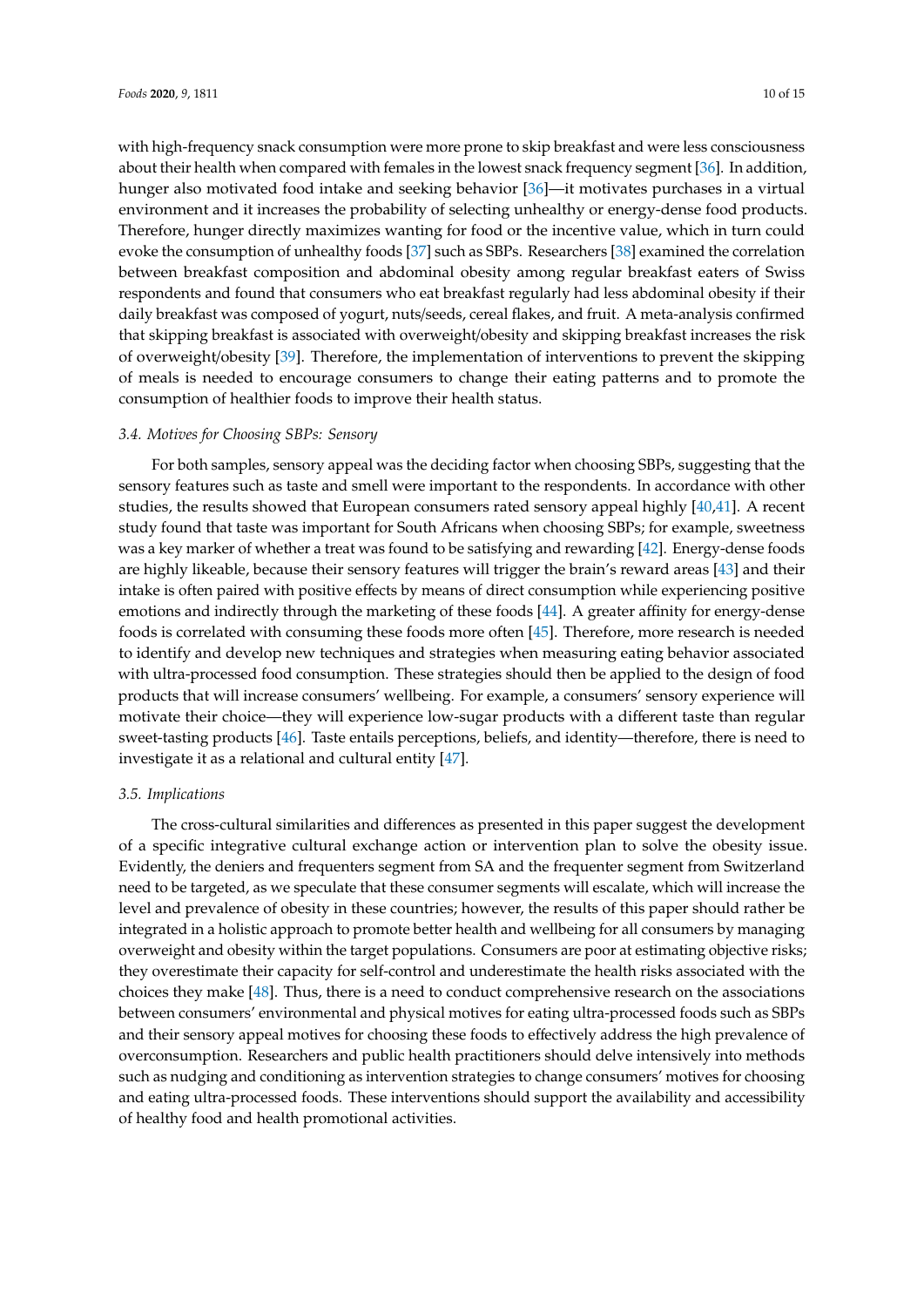### *3.6. Recommendations and Limitations*

The findings from this paper are useful and provide meaningful information and suggestions for consumer scientists, food communities, health administrators, and the food industry to promote healthy food choices and educate consumers about healthy food alternatives [49]. However, more data on ultra-processed food choices should be collected from South Africa and Switzerland in order to develop a sustainable platform to inform consumers in their local food environments how to make healthier food choice decisions that will support their wellbeing. Implementing recommendations to improve the wellbeing of consumers may result in less overweight and obese consumers and better health and therefore a healthier society. Furthermore, more research could determine if the relative differences in demographic characteristics across the two samples will suggest different levels of affluence and exposure to ultra-processed foods.

The current study had some limitations that need to be addressed. The use of electronic surveys can interfere with obtaining a representative sample, because some socio-demographic groups may be unnecessarily excluded—this, in turn, can alter the generalizability of the results. Electronic surveys do not enable the researcher to control measures that are more manageable in usual face-to-face administration. Respondents from different countries had different mean ages, and it could be the case that SBP consumption as well as the respondents' motives for choosing and eating SBPs vary as a function of age. The difference in samples sizes across the two countries and the overall small samples are additional limitations for this study. Increasing the sample sizes should be an objective for future research to increase the credence in the study findings.

#### **4. Conclusions**

Ultra-processed food choices are complex and continually changing. Due to each sample's unique food culture and the significant differences in people's motives for eating and choosing SBPs, our results indicate that environmental and physical eating were the most relevant motives when eating SBPs for the SA and Swiss group, respectively, and for both groups sensory appeal was the deciding factor when choosing SBPs. As there are several motivational factors that influence consumers' food decisions, it is necessary to understand these factors contribute to an individual's food choice and how they vary according to cultural aspects. Cross-cultural studies of food choices are important tools that could help improve the current understanding of factors that influence eating behavior, provide sustainable nutrition education, and ultimately promote healthy food choices through local and global perspectives.

**Author Contributions:** A.M. was responsible for the conceptualization, methodology, formal analysis, investigation, and writing—original draft; T.A.B. was responsible for the conceptualization, validation, resources, supervision, and writing—review and editing. All authors have read and agreed to the published version of the manuscript.

**Funding:** This research received no external funding.

**Conflicts of Interest:** The authors declare no conflict of interest.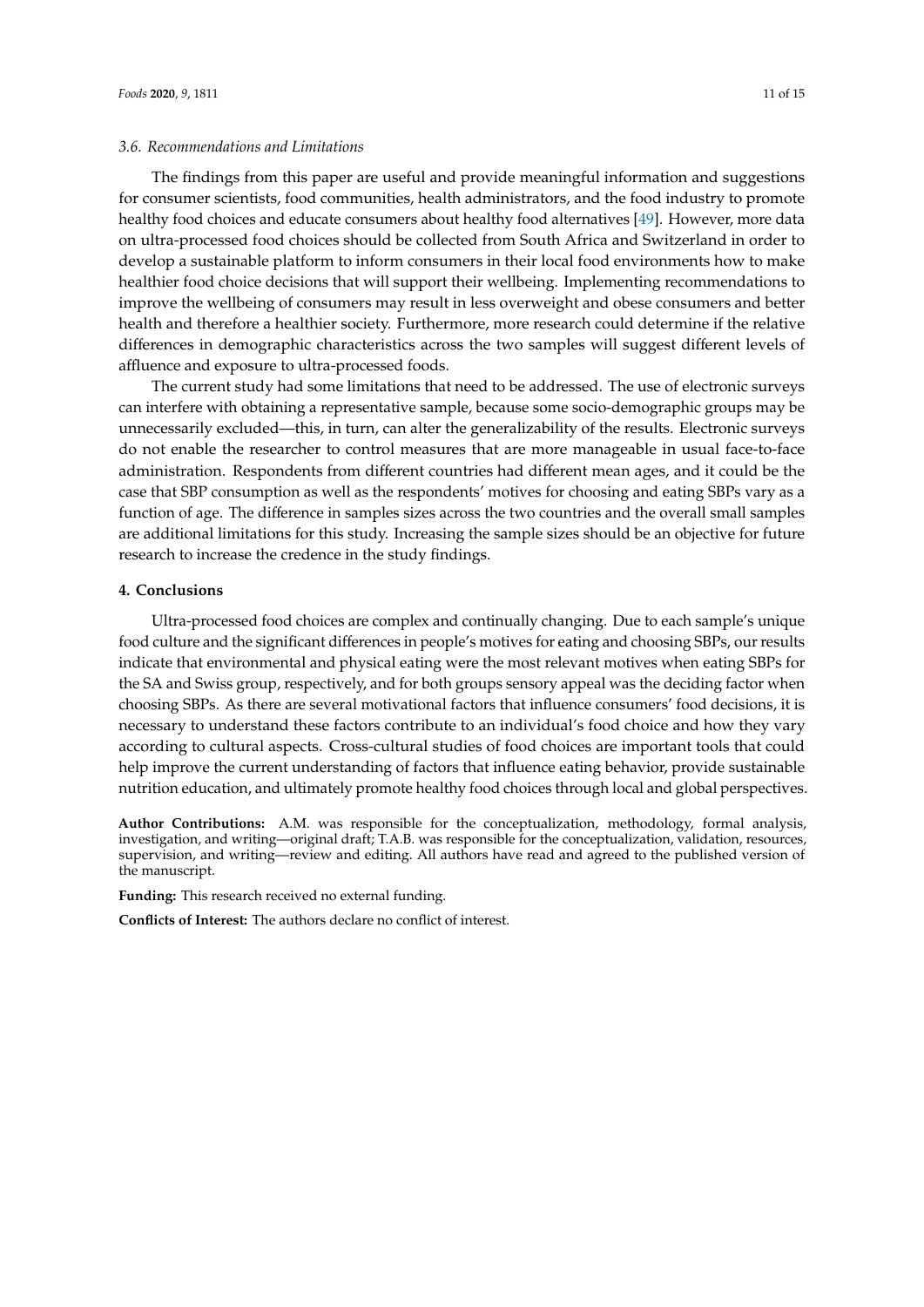#### *Foods* **2020**, *9*, 1811 12 of 15

# **Appendix A**

Table A1. Mean scores on the clustering scales and contrast analysis results by clusters of respondents' BMI score, frequency of exercise, and adequate sleep per week.

|                                  |                 | SA:            |                    |                |                 | Swiss:                  |             |                |
|----------------------------------|-----------------|----------------|--------------------|----------------|-----------------|-------------------------|-------------|----------------|
|                                  | <b>Balanced</b> | <b>Deniers</b> | <b>Frequenters</b> | Overall Sample | <b>Balanced</b> | <b>Health-Conscious</b> | Frequenters | Overall Sample |
|                                  | 43.4%           | 21.7%          | 34.9%              | 100.0%         | 31.8%           | $30.0\%$                | 38.2%       | 100%           |
| Awareness on sugar intake **,1   | 2.45            | 2.54           | 2.51               | 2.50           | 2.51            | 2.54                    | 2.42        | 2.49           |
| Average BMI $^{*,1,2}$           | 28.7            | 30.5           | 30.2               | 29.6           | 25              | 24.7                    | 25.1        | 24.9           |
| Exersize*,1,2                    |                 |                |                    |                |                 |                         |             |                |
| Never                            | 17.4%           | 21.7%          | 29.7%              | 22.9%          | $8.6\%$         | 12.1%                   | 16.7%       | 12.7%          |
| 1 to 2 times per week            | 43.5%           | 34.8%          | 35.1%              | 37.8%          | 42.9%           | 57.6%                   | 59.5%       | 53.6%          |
| 3 to 4 times pere week           | 26.1%           | 34.8%          | 21.6%              | 27.5%          | 37.1%           | 18.2%                   | 16.7%       | 23.6%          |
| 5 to 7 times per week            | 13.0%           | 8.7%           | 13.5%              | 11.7%          | $11.4\%$        | 12.1%                   | 7.1%        | $10.0\%$       |
| Days of 7 to 9 h of sleep $*1,2$ | 4.4             | 4.9            | 4.3                | 4.5            | 5.9             | 5.1                     | 4.6         | 5.2            |

Note.  $* p < 0.05; ** p < 0.01$ . <sup>1</sup> SA. <sup>2</sup> Swiss. Mean scores on a five-point Likert scale, 1 = "not at all" to "extremely".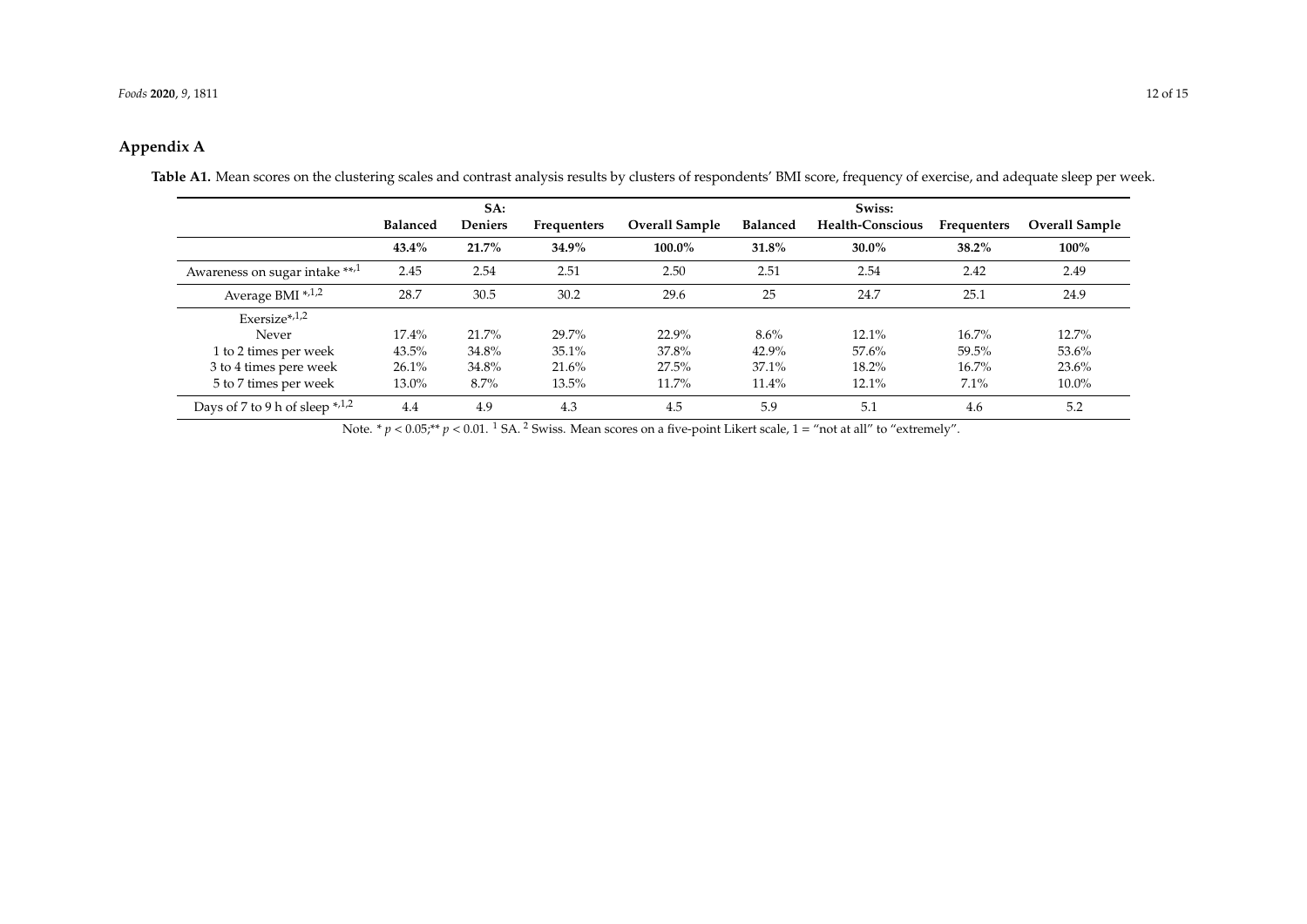## **References**

- 1. Duffy, K.J.; Pereira, R.A.; Popkin, B.M. Prevalence and energy intake from snacking in Brazil: Analysis of the first nationwide individual survey. *Eur. J. Clin. Nutr.* **2013**, *67*, 868–874. [\[CrossRef\]](http://dx.doi.org/10.1038/ejcn.2013.60) [\[PubMed\]](http://www.ncbi.nlm.nih.gov/pubmed/23486510)
- 2. Popkin, B.; Duffey, K. Does hunger and satiety drive eating anymore? Increasing eating occasions and decreasing time between eating occasions in the United States. *Am. J. Clin. Nutr.* **2010**, *91*, 1342–1347. [\[CrossRef\]](http://dx.doi.org/10.3945/ajcn.2009.28962) [\[PubMed\]](http://www.ncbi.nlm.nih.gov/pubmed/20237134)
- 3. Monteiro, C.; Gomes, F.; Cannon, G. The snack attack. *Am. J. Public Health* **2010**, *100*, 975–981. [\[CrossRef\]](http://dx.doi.org/10.2105/AJPH.2009.187666) [\[PubMed\]](http://www.ncbi.nlm.nih.gov/pubmed/20395566)
- 4. Anand, S.S.; Hawkes, C.; de Souza, R.J.; Mente, A.; Dehgan, M.; Nugent, R.; Zulyniak, M.A.; Weis, T.; Bernstein, A.M.; Krauss, R.M.; et al. Food Consumption and its impact on cardiovascular disease: Importance of solutions focused on the globalized food system: A report from the workshop convened by the World Heart Federation. *J. Am. Coll. Cardiol.* **2015**, *66*, 1590–1614. [\[CrossRef\]](http://dx.doi.org/10.1016/j.jacc.2015.07.050) [\[PubMed\]](http://www.ncbi.nlm.nih.gov/pubmed/26429085)
- 5. Canella, D.S.; Levy, R.B.; Martins, A.P.; Claro, R.M.; Moubarac, J.C.; Baraldi, L.G.; Cannon, G.; Monteiro, C.A. Ultra-processed food products and obesity in Brazilian households 2008–2009. *PLoS ONE* **2014**, *9*, e92752. [\[CrossRef\]](http://dx.doi.org/10.1371/journal.pone.0092752)
- 6. Monteiro, C.A.; Moubarac, J.C.; Cannon, G.; Ng, S.W.; Popkin, B. Ultraprocessed products are becoming dominant in the global food system. *Obes. Rev.* **2013**, *14*, 21–28. [\[CrossRef\]](http://dx.doi.org/10.1111/obr.12107)
- 7. Mötteli, S.; Keller, C.; Siegrist, M.; Barbey, J.; Bucher, T. Consumers' practical understanding of healthy food choices: A fake food experiment. *Br. J. Nutr.* **2016**, *116*, 559–566. [\[CrossRef\]](http://dx.doi.org/10.1017/S0007114516002130)
- 8. Igumbor, E.U.; Sanders, D.; Puoane, T.R.; Tsolekile, L.; Schwarz, C.; Purdy, C.; Swart, R.; Duro, S.; Hawkes, C. 'Big Food', the consumer food environment, health, and the policy response in South Africa. *PLoS Med.* **2012**, *9*, e1001253. [\[CrossRef\]](http://dx.doi.org/10.1371/journal.pmed.1001253)
- 9. Stacey, N.; Tugendhaft, A.; Hofman, K. Sugary beverage taxation in South Africa: Household expenditure, demand system elasticities, and policy implications. *Prev. Med.* **2017**, *105S*, S26–S31. [\[CrossRef\]](http://dx.doi.org/10.1016/j.ypmed.2017.05.026)
- 10. Onwezen, M.C.; Reinders, M.J.; Verain, M.C.D.; Snoek, H.M. The development of a single-item Food Choice Questionnaire. *Food Qual. Prefer.* **2019**, *71*, 34–45. [\[CrossRef\]](http://dx.doi.org/10.1016/j.foodqual.2018.05.005)
- 11. Glanz, K.; Basil, M.; Maibach, E.; Goldberg, J.; Snyder, D. Why Americans eat what they do: Taste, nutrition, cost, convenience and weight control concerns as influences on food consumption. *J. Am. Diet. Assoc.* **1998**, *98*, 1118–1126. [\[CrossRef\]](http://dx.doi.org/10.1016/S0002-8223(98)00260-0)
- 12. Marsola, C.M.; Cunha, L.M.; Carvalho-Ferreira, J.P.; da Cunha, D.T. Factors Underlying Food Choice Motives in a Brazilian Sample: The Association with Socioeconomic Factors and Risk Perceptions about Chronic Diseases. *Foods* **2020**, *9*, 1114. [\[CrossRef\]](http://dx.doi.org/10.3390/foods9081114) [\[PubMed\]](http://www.ncbi.nlm.nih.gov/pubmed/32823593)
- 13. DeJesus, J.; Tian, R. Understanding Cultural Factors in Food Consumption: An Experiential Case Study at an Ethnic Restaurant. *High. Plains. Appl. Anthropol.* **2004**, *24*, 27–40.
- 14. Markovina, J.; Stewart-Knox, B.J.; Rankin, A.; Gibney, M.; de Almeida, M.D.V.; Fischer, A.; Kuznesof, S.A.; Poinhos, R.; Panzone, L.; Frewer, L.J. Food4Me Study: Validity and reliability of food choice questionnaire in 9 european countries. *Food Qual. Prefer.* **2015**, *45*, 26–32. [\[CrossRef\]](http://dx.doi.org/10.1016/j.foodqual.2015.05.002)
- 15. Cunha, L.M.; Cabral, D.; Mourab, A.; Vaz de Almeida, M.D. Application of the Food Choice Questionnaire across cultures: Systematic review of cross-cultural and single country studies. *Food Qual. Prefer.* **2018**, *46*, 21–36. [\[CrossRef\]](http://dx.doi.org/10.1016/j.foodqual.2017.10.007)
- 16. Steptoe, A.; Pollard, T.M.; Wardle, J. Development of a measure of the motives underlying the selection of food: The food choice questionnaire. *Appetite* **1995**, *25*, 267–284. [\[CrossRef\]](http://dx.doi.org/10.1006/appe.1995.0061)
- 17. Peltzer, K. Nutrition knowledge and food choice among black students in South Africa. *Cent. Afr. J. Med.* **2002**, *48*, 4–8. [\[CrossRef\]](http://dx.doi.org/10.4314/cajm.v48i1.8416)
- 18. Cabral, D.; de Almeida, M.D.V.; Cunha, L.M. Food Choice Questionnaire in an African country—Application and validation in Cape Verde. *Food Qual. Prefer.* **2017**, *62*, 90–95. [\[CrossRef\]](http://dx.doi.org/10.1016/j.foodqual.2017.06.020)
- 19. Pearcy, S.M.; Zhan, G.Q. A comparative study of American and Chinese college students' motives for food choice. *Appetite* **2018**, *123*, 325–333. [\[CrossRef\]](http://dx.doi.org/10.1016/j.appet.2018.01.011)
- 20. Prescott, J.; Young, O.; O'Neill, L.; Yau, N.J.N.; Stevens, R. Motives for food choice: A comparison of consumers from Japan, Taiwan, Malaysia and New Zealand. *Food Qual. Prefer.* **2002**, *13*, 489–495. [\[CrossRef\]](http://dx.doi.org/10.1016/S0950-3293(02)00010-1)
- 21. Hawks, S.R.; Merrill, C.G.; Gast, J.A.; Hawks, J.F. Validation of the motivation for eating scale. *Ecol. Food Nutr.* **2004**, *43*, 307–326. [\[CrossRef\]](http://dx.doi.org/10.1080/03670240490454714)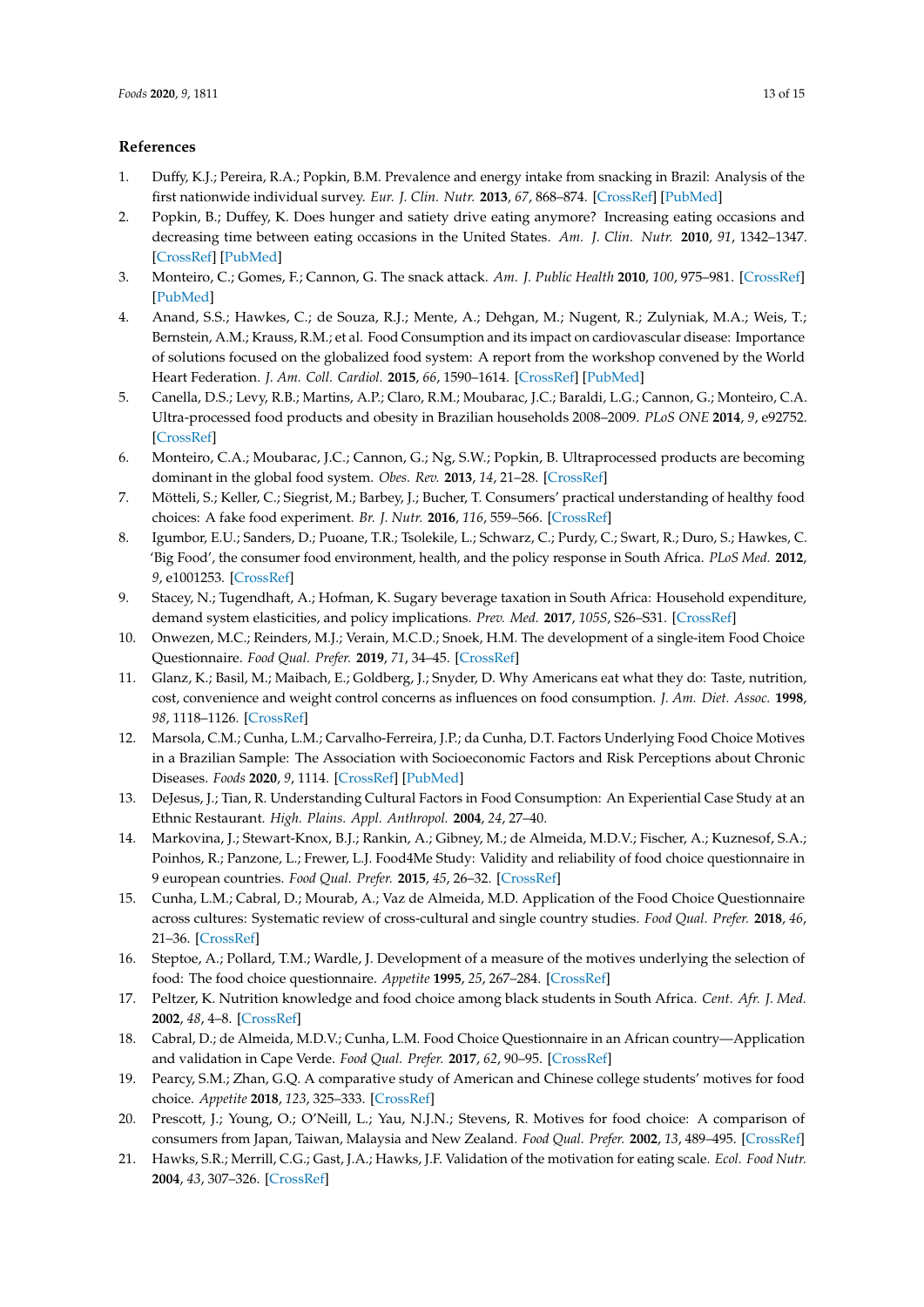- 22. Boggiano, M.M. Palatable eating motives scale in a college population: Distribution of scores and scores associated with greater BMI and binge-eating. *Eat. Behav.* **2016**, *21*, 95–98. [\[CrossRef\]](http://dx.doi.org/10.1016/j.eatbeh.2016.01.001) [\[PubMed\]](http://www.ncbi.nlm.nih.gov/pubmed/26826648)
- 23. Lai, C.-M.; Mak, K.-K.; Pang, J.S.; Fong, S.S.M.; Hoe, R.C.M.; Guldan, G.S. The associations of sociocultural attitudes towards appearance with body dissatisfaction and eating behaviours in Hong Kong adolescents. *Eat. Behav.* **2013**, *14*, 320–324. [\[CrossRef\]](http://dx.doi.org/10.1016/j.eatbeh.2013.05.004) [\[PubMed\]](http://www.ncbi.nlm.nih.gov/pubmed/23910774)
- 24. Madanat, H.N.; Brown, R.B.; Hawks, R. The impact of body mass index and Western advertising and media on eating style, body image and nutrition transition among Jordanian women. *Public Health Nutr.* **2007**, *10*, 1039–1046. [\[CrossRef\]](http://dx.doi.org/10.1017/S1368980007666713)
- 25. Fotopoulos, C.; Krystallis, A.; Vassallo, M.; Pagiaslis, A. Food choice questionnaire (FCQ) revisited. Suggestions for the development of an enhanced general food motivation model. *Appetite* **2009**, *52*, 199–208. [\[CrossRef\]](http://dx.doi.org/10.1016/j.appet.2008.09.014)
- 26. Hawks, S.R.; Madanat, H.N.; Merrill, R.M.; Goudy, M.B.; Miyagawa, T. A cross-cultural analysis of 'motivation for eating' as a potential factor in the emergence of global obesity: Japan and the United States. *Health Promot. Int.* **2003**, *18*, 153–162. [\[CrossRef\]](http://dx.doi.org/10.1093/heapro/18.2.153)
- 27. Van Strien, T.; Bergers, G.P.A. Overeating and sex-role orientation in women. *Int. J. Eat. Disord.* **1988**, *7*, 89–99. [\[CrossRef\]](http://dx.doi.org/10.1002/1098-108X(198801)7:1<89::AID-EAT2260070109>3.0.CO;2-0)
- 28. Malhotra, A.; Noakes, T.; Phinney, S. It is time to bust the myth of physical inactivity and obesity: You cannot outrun a bad diet. *Br. J. Sports Med.* **2015**, *49*, 967–968. [\[CrossRef\]](http://dx.doi.org/10.1136/bjsports-2015-094911)
- 29. Thornton, L.E.; Cameron, A.J.; McNaughton, S.A.; Waterlander, W.E.; Sodergren, M.; Svastisalee, C.; Blanchard, L.; Liese, A.D.; Battersby, S.; Carter, M. Does the availability of snack foods in supermarkets vary internationally? *Int. J. Behav. Nutr. Phys. Act.* **2013**, *10*, 1–9. [\[CrossRef\]](http://dx.doi.org/10.1186/1479-5868-10-56)
- 30. Vabo, M.; Hansen, H. The relationship between food preferences and food choice: A theoretical discussion. *Int. J. Bus. Soc. Sci.* **2014**, *5*, 145–157.
- 31. Whitney, E.; Rolfes, S.R. *Understanding Nutrition*, 12th ed.; Wadsworth Publishing: Belmont, CA, USA, 2011.
- 32. Chapelot, D. The role of snacking in energy balance: A biobehavioural approach. *J. Nutr.* **2011**, *141*, 158–162. [\[CrossRef\]](http://dx.doi.org/10.3945/jn.109.114330) [\[PubMed\]](http://www.ncbi.nlm.nih.gov/pubmed/21123465)
- 33. Hess, J.M.; Jonnalagadda, S.S.; Slavin, J.L. What Is a Snack, Why Do We Snack, and How Can We Choose Better Snacks? A Review of the definitions of snacking, motivations to snack, contributions to dietary intake, and recommendations for improvement. *Adv. Nutr.* **2016**, *7*, 466–475. [\[CrossRef\]](http://dx.doi.org/10.3945/an.115.009571) [\[PubMed\]](http://www.ncbi.nlm.nih.gov/pubmed/27184274)
- 34. Mena, B.; Ashman, H.; Dunshea, F.R.; Hutchings, S.; Ha, M.; Warner, R.D. Exploring Meal and Snacking Behaviour of Older Adults in Australia and China. *Foods* **2020**, *9*, 426. [\[CrossRef\]](http://dx.doi.org/10.3390/foods9040426) [\[PubMed\]](http://www.ncbi.nlm.nih.gov/pubmed/32260194)
- 35. Hartmann, C.; Siegrist, M.; van der Horst, K. Snack frequency: Associations with healthy and unhealthy food choices. *Public Health Nutr.* **2012**, *16*, 1487–1496. [\[CrossRef\]](http://dx.doi.org/10.1017/S1368980012003771)
- 36. Raynor, H.A.; Epstein, L.H. The relative-reinforcing value of food under differing levels of food deprivation and restriction. *Appetite* **2003**, *40*, 15–24. [\[CrossRef\]](http://dx.doi.org/10.1016/S0195-6663(02)00161-7)
- 37. Cheval, B.; Audrin, C.; Sarrazin, P.; Pelletier, L. When hunger does (or doesn't) increase unhealthy and healthy food consumption through food wanting: The distinctive role of impulsive approach tendencies toward healthy food. *Appetite* **2017**, *116*, 99–107. [\[CrossRef\]](http://dx.doi.org/10.1016/j.appet.2017.04.028)
- 38. Chatelan, A.; Castetbon, K.; Pasquier, J.; Allemann, C.; Zuber, A.; Camenzind-Frey, E.; Zuberbuehler, C.A.; Bochud, M. Association between breakfast composition and abdominal obesity in the Swiss adult population eating breakfast regularly. *Int. J. Behav. Nutr. Phys. Act.* **2018**, *15*, 115. [\[CrossRef\]](http://dx.doi.org/10.1186/s12966-018-0752-7)
- 39. Ma, X.; Chen, Q.; Pu, Y.; Guo, M.; Jiang, Z.; Huang, W.; Long, Y.; Xu, Y. Skipping breakfast is associated with overweight and obesity: A systematic review and meta-analysis. *Obes. Res. Clin. Pract.* **2020**, *14*, 1–8. [\[CrossRef\]](http://dx.doi.org/10.1016/j.orcp.2019.12.002)
- 40. Gagic, S.; Jovicic, A.; Tesanovic, D.; Kalenjuk, B. Motives for food choice among Serbian consumers. *Agric Econ.* **2014**, *61*, 41–51. [\[CrossRef\]](http://dx.doi.org/10.5937/ekoPolj1401041G)
- 41. Januszewska, R.; Pieniak, Z.; Verbeke, W. Food choice questionnaire revisited in four countries: Does it still measure the same? *Appetite* **2011**, *57*, 94–98. [\[CrossRef\]](http://dx.doi.org/10.1016/j.appet.2011.03.014)
- 42. DuPont. Sweet Baked Goods Consumption and Purchasing Habits in South Africa Health Consumer Survey. Available online: http://[www.daniscocom](http://www.daniscocom/food-beverages/bakery/growth-markets/in-love-with-sweet-bakes/)/food-beverages/bakery/growth-markets/in-love-with[sweet-bakes](http://www.daniscocom/food-beverages/bakery/growth-markets/in-love-with-sweet-bakes/)/ (accessed on 27 September 2017).